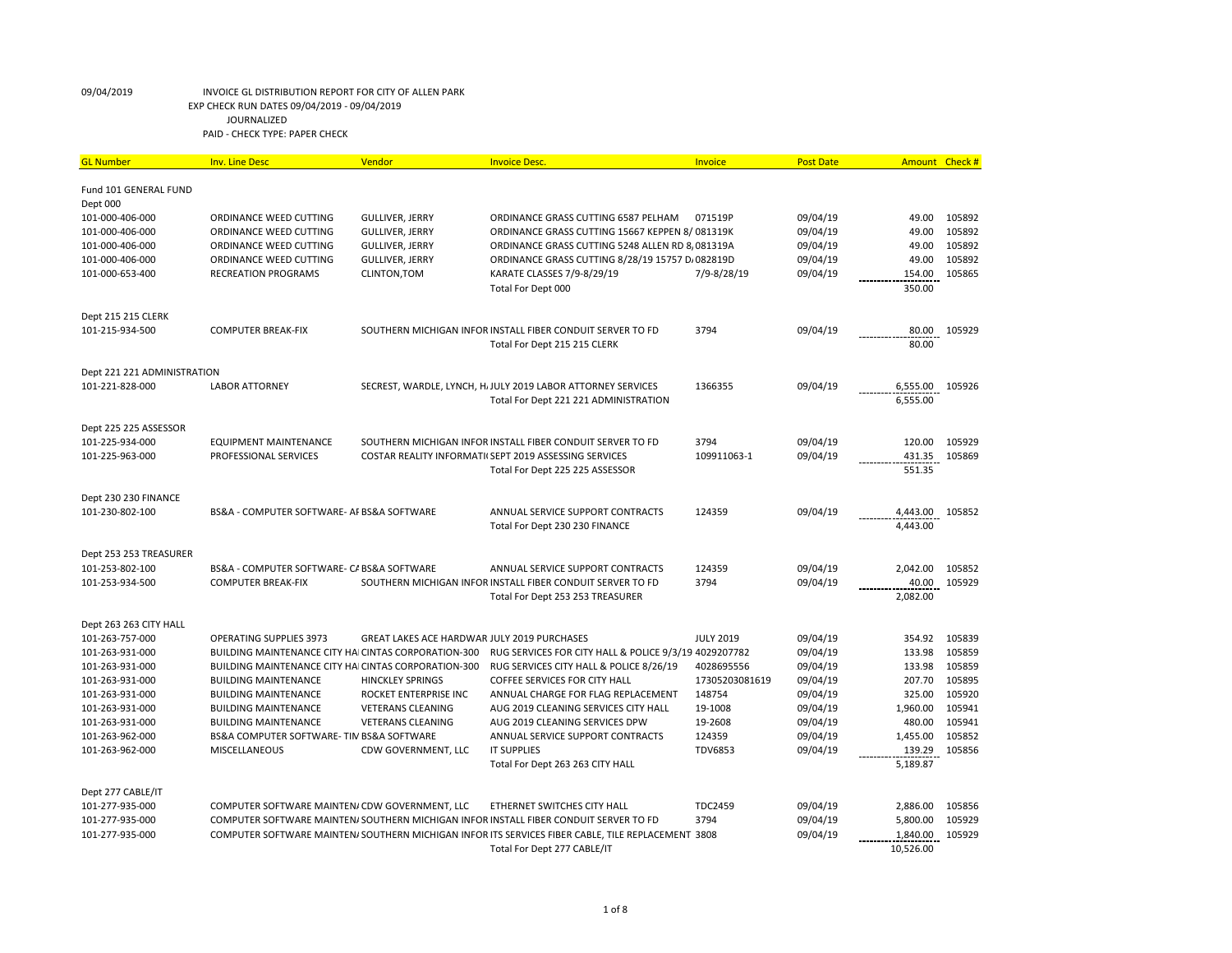| <b>GL Number</b>                          | <b>Inv. Line Desc</b>           | Vendor                                             | <b>Invoice Desc.</b>                                                          | Invoice          | <b>Post Date</b> | <b>Amount</b> | Check # |
|-------------------------------------------|---------------------------------|----------------------------------------------------|-------------------------------------------------------------------------------|------------------|------------------|---------------|---------|
|                                           |                                 |                                                    |                                                                               |                  |                  |               |         |
| Dept 305 305 POLICE DEPARTMENT            |                                 |                                                    |                                                                               |                  |                  |               |         |
| 101-305-729-000                           | K-9 SUPPLIES                    |                                                    | CAHILL VETERINARY HOSPITA VET SERVICES FOR PHANTOM                            | 106899           | 09/04/19         | 232.44        | 105855  |
| 101-305-729-000                           | K-9 SUPPLIES                    |                                                    | CAHILL VETERINARY HOSPITA VET SERVICES FOR PHANTOM                            | 107803           | 09/04/19         | 212.80        | 105855  |
| 101-305-729-000                           | K-9 SUPPLIES                    |                                                    | CAHILL VETERINARY HOSPITA VET SERVICES FOR PHANTON                            | 105953           | 09/04/19         | 281.88        | 105855  |
| 101-305-729-000                           | K-9 SUPPLIES                    |                                                    | CAHILL VETERINARY HOSPITA VET SERVICES FOR PHANTOM                            | 106440           | 09/04/19         | 83.01         | 105855  |
| 101-305-729-000                           | <b>K-9 SUPPLIES</b>             |                                                    | CAHILL VETERINARY HOSPITA VET SERVICES FOR PHANTOM                            | 105524           | 09/04/19         | 289.26        | 105855  |
| 101-305-805-000                           | <b>VEHICLE TOWING</b>           | <b>CITY TOWING</b>                                 | AUCTION HELP 8/28/19                                                          | 08/28/19         | 09/04/19         | 200.00        | 105863  |
| 101-305-853-000                           | <b>TELEPHONE</b>                | <b>VERIZON WIRELESS</b>                            | PHONE SERVICES 7/11/19-8/10/19                                                | 9835884053       | 09/04/19         | 724.19        | 105939  |
| 101-305-931-000                           | <b>BUILDING MAINTENANCE</b>     |                                                    | AMERICAN MESSAGING LLC CHAPLAIN PAGER 8/15-9/14/19                            | Z1319539TH       | 09/04/19         | 16.42         | 105843  |
| 101-305-931-000                           | <b>BUILDING MAINTENANCE</b>     | QUINT PLUMBING HEATING I BLDG MNT POLICE DEPT      |                                                                               | 61797            | 09/04/19         | 1,800.00      | 105918  |
| 101-305-934-500                           | <b>COMPUTER BREAK-FIX</b>       |                                                    | SOUTHERN MICHIGAN INFOR COMPUTER SERVICES POLICE DEPT                         | 3823             | 09/04/19         | 120.00        | 105929  |
| 101-305-939-000                           | <b>VEHICLE MAINTENANCE</b>      | CLASSIC AUTO WASH INC.                             | <b>CAR SERVICES</b>                                                           | 1873             | 09/04/19         | 261.30        | 105864  |
| 101-305-939-000                           | <b>VEHICLE MAINTENANCE</b>      | SAFETY-KLEEN                                       | <b>SUPPLIES</b>                                                               | 80581918         | 09/04/19         | 69.87         | 105923  |
| 101-305-939-000                           | <b>VEHICLE MAINTENANCE</b>      | <b>VILLAGE FORD</b>                                | <b>PARTS</b>                                                                  | 401412           | 09/04/19         | 62.71         | 105942  |
| 101-305-939-000                           | <b>VEHICLE MAINTENANCE</b>      | <b>VILLAGE FORD</b>                                | <b>PARTS</b>                                                                  | 402908           | 09/04/19         | 125.42        | 105942  |
| 101-305-960-000                           | <b>EDUCATION &amp; TRAINING</b> |                                                    | EASTERN MICHIGAN UNIVERS FALL 2019 TUTION REIMBURSEMENT                       | E02274508        | 09/04/19         | 9,684.00      | 105883  |
| 101-305-960-000                           | <b>EDUCATION &amp; TRAINING</b> |                                                    | HOLIDAY INN EXPRESS & SUIT EXPENSES RELATED TO TRAINING FOIA CLASS F 41620253 |                  | 09/04/19         | 95.20         | 105896  |
|                                           |                                 |                                                    | Total For Dept 305 305 POLICE DEPARTMENT                                      |                  |                  | 14,258.50     |         |
|                                           |                                 |                                                    |                                                                               |                  |                  |               |         |
| Dept 340 340 FIRE DEPARTMENT              |                                 |                                                    |                                                                               |                  |                  |               |         |
| 101-340-728-000                           | <b>OFFICE SUPPLIES</b>          |                                                    | GLOBAL OFFICE SOLUTIONS  AUG 2019 OFFICE SUPPLIES FOR FIRE DEPT               | CSUM102311       | 09/04/19         | 133.46        | 105889  |
| 101-340-757-000                           | OPERATING SUPPLIES 3981         | <b>GREAT LAKES ACE HARDWAR JULY 2019 PURCHASES</b> |                                                                               | <b>JULY 2019</b> | 09/04/19         | 278.73        | 105839  |
| 101-340-757-000                           | <b>OPERATING SUPPLIES</b>       |                                                    | NETWORK SERVICES COMPAI OPERATING SUPPLIES FIRE DEPT                          | 6605037-00       | 09/04/19         | 218.12        | 105910  |
| 101-340-757-500                           | <b>RESCUE SUPPLIES</b>          | J & B MEDICAL SUPPLY, INC. RESCUE SUPPLIES         |                                                                               | 565289           | 09/04/19         | 29.70         | 105898  |
| 101-340-835-000                           | <b>PHYSICALS</b>                |                                                    | PSYBUS PSYCHOLOGICAL CONNEW HIRE PSYCHOLOGICAL EXAM                           | 18060            | 09/04/19         | 585.00        | 105917  |
| 101-340-853-000                           | <b>TELEPHONE</b>                |                                                    | SOUTHERN MICHIGAN INFOR FIRE DEPT PHONE & INTRNET ISSUES                      | 3821             | 09/04/19         | 200.00        | 105929  |
| 101-340-853-000                           | <b>TELEPHONE</b>                | <b>VERIZON WIRELESS</b>                            | PHONE FIRE SERVICES 7/11-8/10/19                                              | 9835798253       | 09/04/19         | 96.06         | 105938  |
| 101-340-931-000                           | <b>BUILDING MAINTENANCE</b>     | <b>ROSE PEST SOLUTIONS</b>                         | <b>BUILDING MNT</b>                                                           | 10558818         | 09/04/19         | 52.00         | 105921  |
| 101-340-931-000                           | <b>BUILDING MAINTENANCE</b>     |                                                    | TRENDSET COMMUNICATION SERVICE CALL FIRE DEPT TOWER ISSUES 7/15-7 1451        |                  | 09/04/19         | 3,575.00      | 105935  |
| 101-340-934-500                           | <b>COMPUTER BREAK-FIX</b>       |                                                    | SOUTHERN MICHIGAN INFOR INSTALL FIBER CONDUIT SERVER TO FD                    | 3794             | 09/04/19         | 800.00        | 105929  |
| 101-340-939-000                           | <b>VEHICLE MAINTENANCE 3990</b> | GREAT LAKES ACE HARDWAR JULY 2019 PURCHASES        |                                                                               | <b>JULY 2019</b> | 09/04/19         | 11.38         | 105839  |
| 101-340-939-000                           | <b>VEHICLE MAINTENANCE</b>      | <b>BARGAIN TIRE CO</b>                             | TIRE SERVICES MOUNT & BALANCE FIRE VEHICI 1179                                |                  | 09/04/19         | 680.00        | 105847  |
| 101-340-939-000                           | <b>VEHICLE MAINTENANCE</b>      | <b>GLENDALE AUTO VALUE</b>                         | <b>PARTS</b>                                                                  | 359-174440       | 09/04/19         | 213.10        | 105888  |
| 101-340-939-000                           | <b>VEHICLE MAINTENANCE</b>      | SAFETY-KLEEN                                       | <b>SUPPLIES</b>                                                               | 80581918         | 09/04/19         | 69.87         | 105923  |
|                                           |                                 |                                                    | Total For Dept 340 340 FIRE DEPARTMENT                                        |                  |                  | 6,942.42      |         |
| Dept 445 445 DEPARTMENT OF PUBLIC SERVICE |                                 |                                                    |                                                                               |                  |                  |               |         |
| 101-445-709-000                           | <b>OPERATING SUPPLIES 3957</b>  | GREAT LAKES ACE HARDWAR JULY 2019 PURCHASES        |                                                                               | <b>JULY 2019</b> | 09/04/19         | 8.54          | 105839  |
| 101-445-709-000                           | <b>SUPPLIES</b>                 | LOWE'S                                             | JULY 2019 PURCHASES                                                           | <b>JULY 2019</b> | 09/04/19         | 135.58        | 105905  |
| 101-445-757-000                           | OPERATING SUPPLIES 3980         | GREAT LAKES ACE HARDWAR JULY 2019 PURCHASES        |                                                                               | <b>JULY 2019</b> | 09/04/19         | 317.58        | 105839  |
| 101-445-757-000                           | <b>OPERATING SUPPLIES</b>       | <b>BRONER GLOVE CO</b>                             | <b>SUPPLIES</b>                                                               | 273971           | 09/04/19         | 108.37        | 105851  |
| 101-445-757-000                           | <b>OPERATING SUPPLIES</b>       | CORE & MAIN LP                                     | <b>SUPPLIES</b>                                                               | L009639          | 09/04/19         | 76.80         | 105868  |
| 101-445-757-000                           | <b>OPERATING SUPPLIES</b>       | <b>NORTH RIVER TRUCK &amp; TRAIL PARTS</b>         |                                                                               | 03882            | 09/04/19         | 68.28         | 105911  |
| 101-445-768-000                           | <b>UNIFORMS</b>                 | CINTAS CORP. #0721                                 | JULY 2019 UNIFORM SERVICES DPS                                                | 4025124341       | 09/04/19         | 76.06         | 105860  |
| 101-445-768-000                           | <b>UNIFORMS</b>                 | CINTAS CORP. #0721                                 | JULY 2019 UNIFORM SERVICES DPS                                                | 4025555459       | 09/04/19         | 76.06         | 105860  |
| 101-445-768-000                           | <b>UNIFORMS</b>                 | CINTAS CORP. #0721                                 | JULY 2019 UNIFORM SERVICES DPS                                                | 4026078435       | 09/04/19         | 76.06         | 105860  |
| 101-445-768-000                           | <b>UNIFORMS</b>                 | CINTAS CORP. #0721                                 | JULY 2019 UNIFORM SERVICES DPS                                                | 4026552190       | 09/04/19         | 76.06         | 105860  |
|                                           | <b>UNIFORMS</b>                 | CINTAS CORP. #0721                                 | JULY 2019 UNIFORM SERVICES DPS                                                | 4027023174       | 09/04/19         | 76.06         | 105860  |
| 101-445-768-000                           |                                 |                                                    |                                                                               |                  |                  |               |         |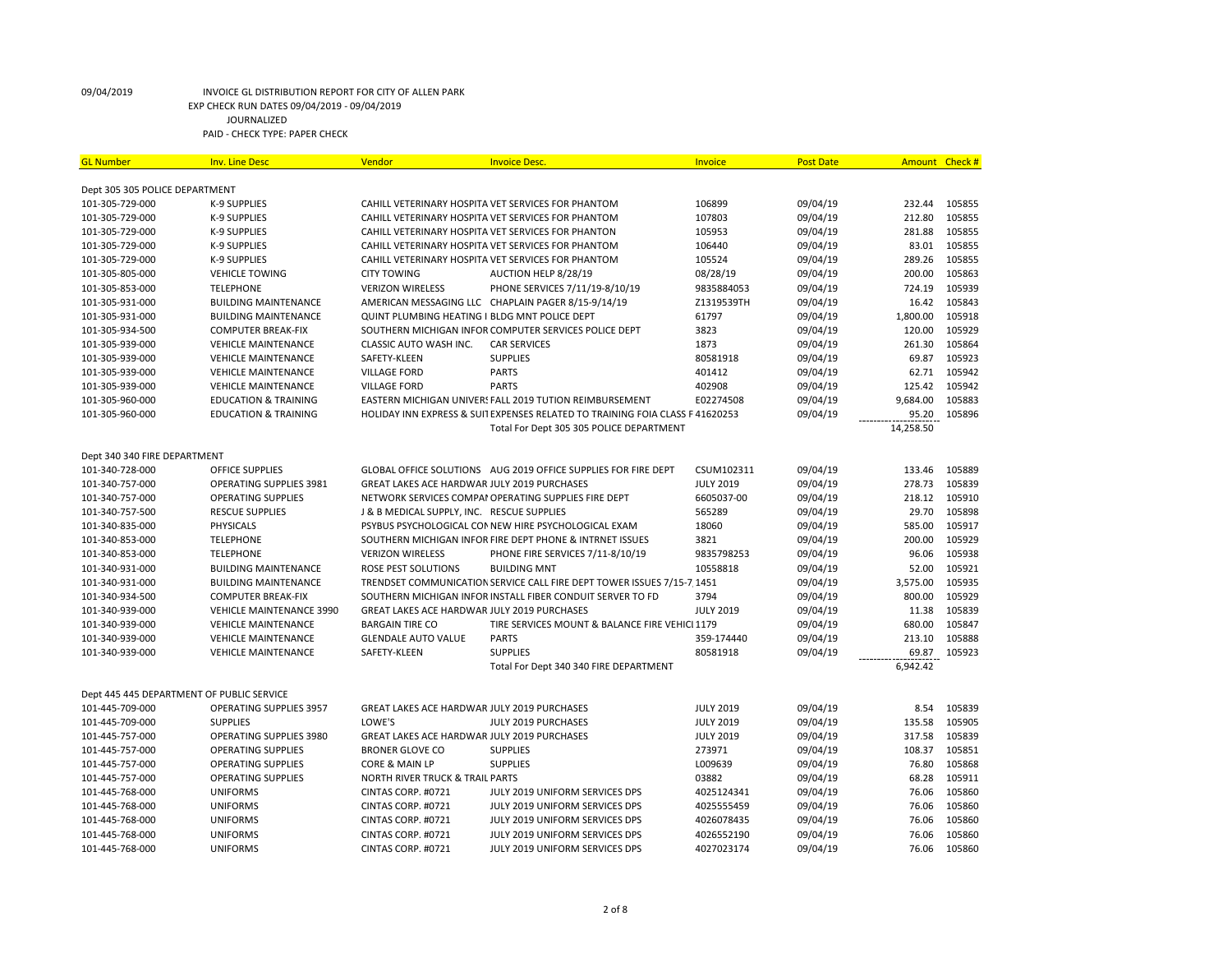| <b>GL Number</b>              | <b>Inv. Line Desc</b>                                                    | Vendor                                       | <b>Invoice Desc.</b>                                                  | Invoice          | <b>Post Date</b> | <b>Amount</b> | Check # |
|-------------------------------|--------------------------------------------------------------------------|----------------------------------------------|-----------------------------------------------------------------------|------------------|------------------|---------------|---------|
| 101-445-768-000               | <b>UNIFORMS</b>                                                          | CINTAS CORP. #0721                           | JULY 2019 UNIFORM SERVICES GARAGE DEPT                                | 4025124302       | 09/04/19         | 50.77         | 105860  |
| 101-445-768-000               | <b>UNIFORMS</b>                                                          | CINTAS CORP. #0721                           | JULY 2019 UNIFORM SERVICES GARAGE DEPT                                | 4025555484       | 09/04/19         | 62.77         | 105860  |
| 101-445-768-000               | <b>UNIFORMS</b>                                                          | CINTAS CORP. #0721                           | JULY 2019 UNIFORM SERVICES GARAGE DEPT                                | 4026078388       | 09/04/19         | 50.77         | 105860  |
| 101-445-768-000               | <b>UNIFORMS</b>                                                          | CINTAS CORP. #0721                           | JULY 2019 UNIFORM SERVICES GARAGE DEPT                                | 4026552225       | 09/04/19         | 62.77         | 105860  |
| 101-445-768-000               | <b>UNIFORMS</b>                                                          | CINTAS CORP. #0721                           | JULY 2019 UNIFORM SERVICES GARAGE DEPT                                | 4027023158       | 09/04/19         | 50.77         | 105860  |
| 101-445-931-000               | <b>BUILDING MAINTENANCE</b>                                              | <b>LAROY DOOR</b>                            | SERVICES CALL REPAIRS ON COMMERCIAL DOC 65418                         |                  | 09/04/19         | 471.00        | 105902  |
| 101-445-934-500               | <b>COMPUTER BREAK-FIX</b>                                                | CDW GOVERNMENT, LLC                          | <b>IT PARTS</b>                                                       | <b>TKM0593</b>   | 09/04/19         | 72.96         | 105856  |
| 101-445-934-500               | <b>COMPUTER BREAK-FIX</b>                                                |                                              | SOUTHERN MICHIGAN INFOR INSTALL FIBER CONDUIT SERVER TO FD            | 3794             | 09/04/19         | 440.00        | 105929  |
| 101-445-934-500               | <b>COMPUTER BREAK-FIX</b>                                                | SOUTHERN MICHIGAN INFOR IT SERVICES DPS      |                                                                       | 3795             | 09/04/19         | 80.00         | 105929  |
| 101-445-939-000               | <b>VEHICLE MAINTENANCE 3998</b>                                          | GREAT LAKES ACE HARDWAR JULY 2019 PURCHASES  |                                                                       | <b>JULY 2019</b> | 09/04/19         | 418.30        | 105839  |
| 101-445-939-000               | <b>VEHICLE MAINTENANCE</b>                                               | <b>B &amp; K COLLISION, INC.</b>             | <b>PARTS</b>                                                          | 13676            | 09/04/19         | 4,511.50      | 105845  |
| 101-445-939-000               | <b>VEHICLE MAINTENANCE</b>                                               | <b>EXOTIC AUTOMATION &amp; SUP SUPPLIES</b>  |                                                                       | 1934115          | 09/04/19         | 119.02        | 105885  |
| 101-445-939-000               | <b>VEHICLE MAINTENANCE</b>                                               | <b>EXOTIC AUTOMATION &amp; SUP SUPPLIES</b>  |                                                                       | 1934147          | 09/04/19         | 143.84        | 105885  |
| 101-445-939-000               | <b>VEHICLE MAINTENANCE</b>                                               | <b>GLENDALE AUTO VALUE</b>                   | <b>PARTS</b>                                                          | 359-174731       | 09/04/19         | 92.04         | 105888  |
| 101-445-939-000               | <b>VEHICLE MAINTENANCE</b>                                               | SAFETY-KLEEN                                 | <b>SUPPLIES</b>                                                       | 80581918         | 09/04/19         | 69.87         | 105923  |
| 101-445-962-000               | MISCELLANEOUS                                                            | COMPREHENSIVE TESTING SC BAT TEST PERFORMED  |                                                                       | 2663             | 09/04/19         | 130.00        | 105866  |
|                               |                                                                          |                                              | Total For Dept 445 445 DEPARTMENT OF PUBLIC SERVICE                   |                  |                  | 7,921.83      |         |
|                               |                                                                          |                                              |                                                                       |                  |                  |               |         |
| Dept 707 707 PARKS & REC      |                                                                          |                                              |                                                                       |                  |                  |               |         |
| 101-707-783-000               | PARK SUPPLIES 3971                                                       | GREAT LAKES ACE HARDWAR JULY 2019 PURCHASES  |                                                                       | <b>JULY 2019</b> | 09/04/19         | 144.26        | 105839  |
| 101-707-784-000               | PARK SERVICES 3965                                                       | GREAT LAKES ACE HARDWAR JULY 2019 PURCHASES  |                                                                       | <b>JULY 2019</b> | 09/04/19         | 545.38        | 105839  |
| 101-707-784-000               | <b>PARK SERVICES</b>                                                     | LOWE'S                                       | JULY 2019 PURCHASES                                                   | <b>JULY 2019</b> | 09/04/19         | 217.28        | 105905  |
| 101-707-784-000               | <b>PARK SERVICES</b>                                                     | PARKWAY SERVICE INC                          | PORTA POTTY RENTAL RILEY SCHOOL 8/15-9/1 A-122950                     |                  | 09/04/19         | 120.00        | 105915  |
| 101-707-784-000               | <b>PARK SERVICES</b>                                                     | PARKWAY SERVICE INC                          | PORTA POTTY RENTAL 8/15-9/14/19 PRETTY F/ A-122951                    |                  | 09/04/19         | 120.00        | 105915  |
| 101-707-784-000               | <b>PARK SERVICES</b>                                                     | PARKWAY SERVICE INC                          | PORTA POTTY RENTAL 8/15-9/14/19 COMMUN A-122952                       |                  | 09/04/19         | 120.00        | 105915  |
| 101-707-784-000               | <b>PARK SERVICES</b>                                                     | PARKWAY SERVICE INC                          | PORTA POTTY RENTAL 8/15-/9/14/19 AP MIDD A-122954                     |                  | 09/04/19         | 120.00        | 105915  |
| 101-707-784-000               | <b>PARK SERVICES</b>                                                     | PARKWAY SERVICE INC                          | PORTA POTTY RENTAL 8/15-9/14/19 BRAND P/ A-122955                     |                  | 09/04/19         | 120.00        | 105915  |
| 101-707-784-000               | <b>PARK SERVICES</b>                                                     | PARKWAY SERVICE INC                          | PORTA POTTY RENTAL 8/14-9/15/19 RIEL PARK A-122958                    |                  | 09/04/19         | 120.00        | 105915  |
| 101-707-816-000               | PROF. SERV. - OTHER                                                      |                                              | TRENDSET COMMUNICATION JULY 2019 TSUNAMI CAMERA                       | 1435             | 09/04/19         | 1,400.00      | 105935  |
|                               |                                                                          |                                              | TRENDSET COMMUNICATION AUGUST 2019 TSUNAMI CAMERA                     | 1449             | 09/04/19         | 1,400.00      | 105935  |
| 101-707-816-000               | PROF. SERV. - OTHER                                                      | SAFETY-KLEEN                                 | <b>SUPPLIES</b>                                                       |                  |                  |               | 105923  |
| 101-707-939-000               | <b>VEHICLE MAINTENANCE</b>                                               |                                              |                                                                       | 80581918         | 09/04/19         | 69.87         | 105912  |
| 101-707-960-000               | GENERAL EDUCATION/TUITION RE NATIONAL RECREATION/PARI MEMBERSHIP RENEWAL |                                              |                                                                       | 331085 2019      | 09/04/19         | 675.00        |         |
| 101-707-962-000               | <b>MISCELLANEOUS</b>                                                     | <b>HAWKINS, PAT</b>                          | REIMBURSEMENT FOR MILEAGE 8/13-8/20/19 REIMBURSEMENT                  |                  | 09/04/19         | 16.59         | 105894  |
|                               |                                                                          |                                              | Total For Dept 707 707 PARKS & REC                                    |                  |                  | 5,188.38      |         |
|                               |                                                                          |                                              |                                                                       |                  |                  |               |         |
| Dept 751 751 COMMUNITY CENTER |                                                                          |                                              |                                                                       |                  |                  |               |         |
| 101-751-757-000               | <b>OPERATING SUPPLIES</b>                                                | GORDON FOOD SERV.                            | <b>SUPPLIES FOR PARKS &amp; REC</b>                                   | 846151210        | 09/04/19         | 401.01        | 105890  |
| 101-751-757-000               | <b>OPERATING SUPPLIES</b>                                                | GORDON FOOD SERV.                            | <b>SUPPLIES FOR PARKS &amp; REC</b>                                   | 846151219        | 09/04/19         | 21.98         | 105890  |
| 101-751-757-000               | <b>OPERATING SUPPLIES</b>                                                | <b>LEONARD'S SYRUPS</b>                      | SUPPLIES FOR CIVIC ARENA                                              | 8619263303       | 09/04/19         | 620.50        | 105904  |
| 101-751-757-000               | <b>OPERATING SUPPLIES</b>                                                | SYSCO DETROIT LLC                            | <b>SUPPLIES FOR PARKS &amp; REC</b>                                   | 258853940        | 09/04/19         | 1,008.08      | 105932  |
| 101-751-816-000               | PROF. SERV. - OTHER                                                      |                                              | JERRY COHEN ELITE LAB INC AUG 2019 COLLING WATER TREATMENT PARKS 7814 |                  | 09/04/19         | 100.00        | 105900  |
| 101-751-816-000               | PROF. SERV. - OTHER                                                      | MICHIGAN CNG SYSTEMS, LL( PAINT HOCKY LAYOUT |                                                                       | 1944             | 09/04/19         | 2,100.00      | 105907  |
| 101-751-931-000               | <b>BUILDING MAINTENANCE 4002</b>                                         | GREAT LAKES ACE HARDWAR JULY 2019 PURCHASES  |                                                                       | <b>JULY 2019</b> | 09/04/19         | 175.89        | 105839  |
| 101-751-931-000               | <b>BUILDING MAINTENANCE</b>                                              | NETWORK SERVICES COMPAI SUPPLIES PARKS & REC |                                                                       | 6606449-00       | 09/04/19         | 523.18        | 105910  |
| 101-751-931-000               | <b>BUILDING MAINTENANCE</b>                                              | <b>ORKIN</b>                                 | AUG 2019 COMM CTR SERVICES                                            | 183670123        | 09/04/19         | 80.03         | 105914  |
| 101-751-931-000               | <b>BUILDING MAINTENANCE</b>                                              | SAM'S CLUB DIRECT                            | AUG 2019 PURCHASES                                                    | AUG 2019         | 09/04/19         | 703.19        | 105924  |
|                               |                                                                          |                                              | Total For Dept 751 751 COMMUNITY CENTER                               |                  |                  | 5,733.86      |         |
|                               |                                                                          |                                              |                                                                       |                  |                  |               |         |
|                               |                                                                          |                                              | Total For Fund 101 GENERAL FUND                                       |                  |                  | 69,822.21     |         |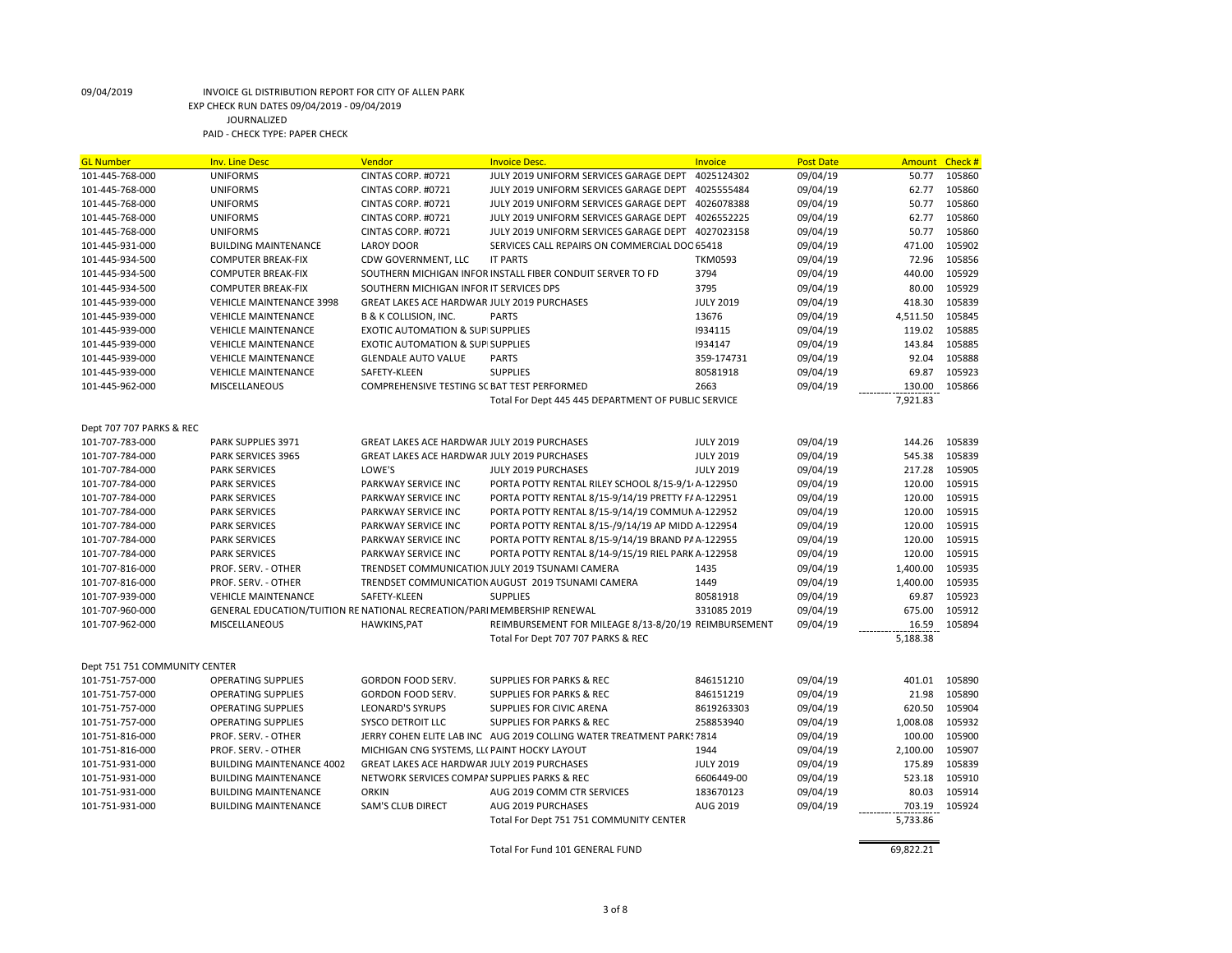| <b>GL Number</b>                                            | <b>Inv. Line Desc</b>                                                          | Vendor                     | <b>Invoice Desc.</b>                                                                                          | Invoice       | <b>Post Date</b> | Amount     | Check # |
|-------------------------------------------------------------|--------------------------------------------------------------------------------|----------------------------|---------------------------------------------------------------------------------------------------------------|---------------|------------------|------------|---------|
|                                                             |                                                                                |                            |                                                                                                               |               |                  |            |         |
| Fund 202 MAJOR STREET FUND<br>Dept 475 475 TRAFFIC SERVICES |                                                                                |                            |                                                                                                               |               |                  |            |         |
| 202-475-703-050                                             |                                                                                |                            | INTERFUND LABOR/EQUIP - TRAFF MICHIGAN DEPT. OF TRANSPITRAFFIC SIGNAL ENERGY CHARGES 1ST & 2ND I 591-10430425 |               | 09/04/19         | 416.67     | 105908  |
| 202-475-703-050                                             | INTERFUND LABOR/EQUIP - TRAFF WAYNE COUNTY - ACCTS. RE(TRAFFIC SIGNAL MNT 7/19 |                            |                                                                                                               | 300058        | 09/04/19         | 1,144.27   | 105943  |
|                                                             |                                                                                |                            | Total For Dept 475 475 TRAFFIC SERVICES                                                                       |               |                  | 1,560.94   |         |
|                                                             |                                                                                |                            |                                                                                                               |               |                  |            |         |
| Dept 479 PRESERVATION - STREETS                             |                                                                                |                            |                                                                                                               |               |                  |            |         |
| 202-479-757-000                                             | <b>OPERATING SUPPLIES</b>                                                      | AJAX MATERIALS CORP.       | <b>COLD MIX DPW</b>                                                                                           | 241070        | 09/04/19         | 328.86     | 105842  |
| 202-479-757-000                                             | <b>OPERATING SUPPLIES</b>                                                      | AJAX MATERIALS CORP.       | <b>COLD MIX DPS</b>                                                                                           | 241366        | 09/04/19         | 994.68     | 105842  |
| 202-479-820-000                                             | ENGINEERING                                                                    | C.E. RAINES COMPANY        | JOB AP-28 PASER STUDY                                                                                         | 16289         | 09/04/19         | 1,275.00   | 105857  |
|                                                             |                                                                                |                            | Total For Dept 479 PRESERVATION - STREETS                                                                     |               |                  | 2,598.54   |         |
|                                                             |                                                                                |                            | Total For Fund 202 MAJOR STREET FUND                                                                          |               |                  | 4,159.48   |         |
| Fund 203 LOCAL STREET FUND                                  |                                                                                |                            |                                                                                                               |               |                  |            |         |
| Dept 479 PRESERVATION - STREETS                             |                                                                                |                            |                                                                                                               |               |                  |            |         |
| 203-479-757-000                                             | <b>OPERATING SUPPLIES</b>                                                      | AJAX MATERIALS CORP.       | <b>COLD MIX DPW</b>                                                                                           | 241070        | 09/04/19         | 328.86     | 105842  |
| 203-479-757-000                                             | <b>OPERATING SUPPLIES</b>                                                      | AJAX MATERIALS CORP.       | <b>COLD MIX DPS</b>                                                                                           | 241366        | 09/04/19         | 994.68     | 105842  |
| 203-479-801-200                                             | MILLAGE - CONSTRUCTION                                                         |                            | GV CEMENT CONTRACTING CJOB AP-109 PMT #4 PAVEMENT REPLACEMENT JOB AP-109                                      |               | 09/04/19         | 95,946.26  | 105893  |
| 203-479-801-220                                             | PROF'L SERVICES - TREES                                                        | T-N-T TREE SERVICE INC     | TREE REMOVAL AND CLEAN UP SERVICES 1520 600174                                                                |               | 09/04/19         | 1,900.00   | 105933  |
|                                                             |                                                                                |                            | Total For Dept 479 PRESERVATION - STREETS                                                                     |               |                  | 99,169.80  |         |
| Dept 483 ADMINISTRATION - STREETS                           |                                                                                |                            |                                                                                                               |               |                  |            |         |
| 203-483-820-000                                             | ENGINEERING                                                                    | <b>BUCCILLI GROUP, LLC</b> | INSPECTION SERVICES LOCAL                                                                                     | 3577          | 09/04/19         | 5,238.00   | 105853  |
| 203-483-820-000                                             | ENGINEERING                                                                    | C.E. RAINES COMPANY        | JOB AP-107 PAVEMENT REPLACEMENT MCLAIN 16293                                                                  |               | 09/04/19         | 28,431.75  | 105857  |
| 203-483-820-000                                             | ENGINEERING                                                                    | <b>C.E. RAINES COMPANY</b> | JOB AP-107 MCLAIN PAVEMENT REPLACEMENT 16292                                                                  |               | 09/04/19         | 19,904.00  | 105857  |
|                                                             |                                                                                |                            | Total For Dept 483 ADMINISTRATION - STREETS                                                                   |               |                  | 53,573.75  |         |
|                                                             |                                                                                |                            |                                                                                                               |               |                  |            |         |
|                                                             |                                                                                |                            | Total For Fund 203 LOCAL STREET FUND                                                                          |               |                  | 152,743.55 |         |
| Fund 226 RUBBISH FUND                                       |                                                                                |                            |                                                                                                               |               |                  |            |         |
| Dept 450 450 RUBBISH                                        |                                                                                |                            |                                                                                                               |               |                  |            |         |
| 226-450-819-000                                             | <b>WASTE DISPOSAL</b>                                                          | RIVERVIEW, CITY OF         | JULY 2019 WOOD DISPOSAL                                                                                       | 83876         | 09/04/19         | 210.34     | 105919  |
| 226-450-819-000                                             | <b>WASTE DISPOSAL</b>                                                          | RIVERVIEW, CITY OF         | JULY 2019 CIAP MAIN                                                                                           | 83875         | 09/04/19         | 273.74     | 105919  |
|                                                             |                                                                                |                            | Total For Dept 450 450 RUBBISH                                                                                |               |                  | 484.08     |         |
|                                                             |                                                                                |                            |                                                                                                               |               |                  |            |         |
|                                                             |                                                                                |                            | Total For Fund 226 RUBBISH FUND                                                                               |               |                  | 484.08     |         |
| Fund 249 BUILDING FUND                                      |                                                                                |                            |                                                                                                               |               |                  |            |         |
| Dept 000                                                    |                                                                                |                            |                                                                                                               |               |                  |            |         |
| 249-000-247-000                                             | <b>FIRE ESCROW</b>                                                             | HUSSEIN, MOHAMMED          | FIRE ESCROW REFUND 14941 EUCLID                                                                               | <b>REFUND</b> | 09/04/19         | 12,508.00  | 105897  |
| 249-000-607-000                                             | <b>FEES REVENUE</b>                                                            |                            | CONTACTORS CEMENT/CONS REFUND ON CANCELLED PERMIT PB191069                                                    | <b>REFUND</b> | 09/04/19         | 243.10     | 105867  |
|                                                             |                                                                                |                            | Total For Dept 000                                                                                            |               |                  | 12,751.10  |         |
| Dept 371 371 BUILDING DEPARTMENT                            |                                                                                |                            |                                                                                                               |               |                  |            |         |
| 249-371-821-500                                             | <b>BUILDING INSPECTOR</b>                                                      | CIOTTI, JOHN R.            | AUG 2019 BUILDING DEPT INSPECTIONS                                                                            | AUG 2019      | 09/04/19         | 400.00     | 105862  |
| 249-371-935-000                                             |                                                                                |                            | COMPUTER SOFTWARE MAINTEN/SOUTHERN MICHIGAN INFOR INSTALL FIBER CONDUIT SERVER TO FD                          | 3794          | 09/04/19         | 80.00      | 105929  |
|                                                             |                                                                                |                            | Total For Dept 371 371 BUILDING DEPARTMENT                                                                    |               |                  | 480.00     |         |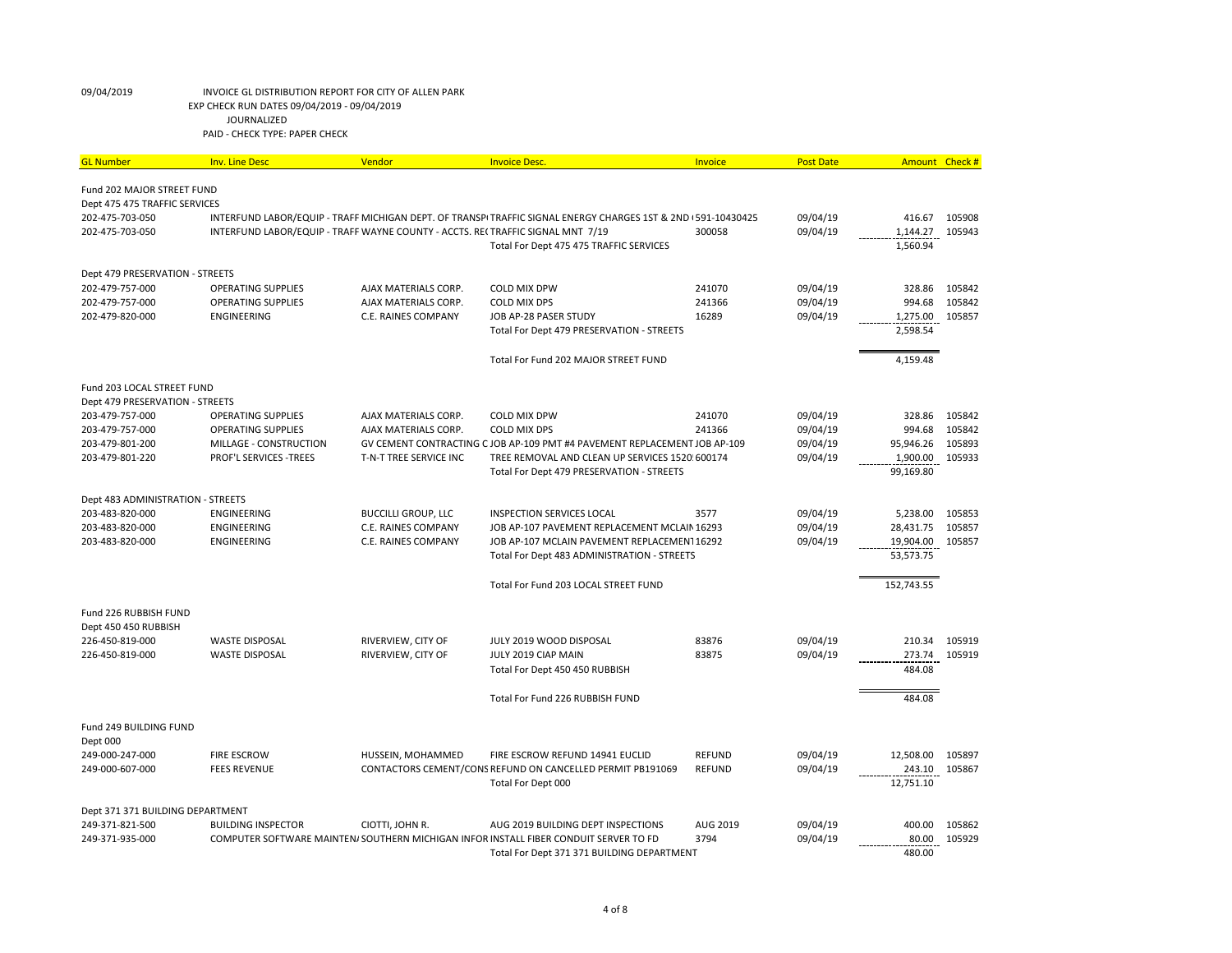| <b>GL Number</b>                   | <b>Inv. Line Desc</b>            | Vendor                                             | <b>Invoice Desc.</b>                                                    | Invoice           | <b>Post Date</b>     | Amount Check #         |                  |
|------------------------------------|----------------------------------|----------------------------------------------------|-------------------------------------------------------------------------|-------------------|----------------------|------------------------|------------------|
|                                    |                                  |                                                    | Total For Fund 249 BUILDING FUND                                        |                   |                      | 13,231.10              |                  |
| Fund 250 DDA OPERATING             |                                  |                                                    |                                                                         |                   |                      |                        |                  |
| Dept 000                           |                                  |                                                    |                                                                         |                   |                      |                        |                  |
| 250-000-801-001                    | <b>LAWN SERVICES</b>             | <b>D&amp;B LANDSCAPING INC</b>                     | <b>SUPPLIES DDA</b>                                                     | 181669            | 09/04/19             | 175.00                 | 105870           |
| 250-000-920-000                    | <b>UTILITIES</b>                 | <b>DTE ENERGY</b>                                  | SERVICES 6543 ALLEN RD 7/4/19-8/2/19                                    | 910021109236 JULY | 09/04/19             | 33.42                  | 105877           |
| 250-000-920-000                    | UTILITIES                        | <b>DTE ENERGY</b>                                  | ELECTRIC SERVICES 15500 BEATRIC 7/4-8/2/19 910005331970 JULY            |                   | 09/04/19             | 184.64                 | 105878           |
| 250-000-920-000<br>250-000-920-000 | UTILITIES<br>UTILITIES           | <b>DTE ENERGY</b>                                  | PARKING LOT LIGHTS 5501 ALLEN RD 7/6-8/5/1910006782213 JULY             | 910007536998 JULY | 09/04/19<br>09/04/19 | 74.89<br>166.07        | 105879<br>105880 |
| 250-000-931-000                    | <b>BUILDING MAINTENANCE</b>      | <b>DTE ENERGY</b><br>WISNIEWSKI, ANTONIA           | 5951 ALLEN RD SERVICES 7/4-8/2/19<br>DDA OFFICE CLEANING 8/10 & 8/24/19 | 463798            | 09/04/19             | 80.00                  | 105944           |
| 250-000-942-000                    | <b>RENT</b>                      | JO NICK PROPERTIERS LLC                            | DDA OFFICE 2019 SUMMER TAXES                                            | 254               | 09/04/19             | 4,291.70               | 105901           |
| 250-000-960-000                    | MARKETING/PROMOTIONS             |                                                    | BRENDEL'S SEPTIC TANK SER\ PORT A POTTY RENTAL 8/18-9/14/19             | 169056            | 09/04/19             | 160.00                 | 105850           |
| 250-000-962-000                    | MISCELLANEOUS                    | D & L GARDEN CENTER, INC. SUPPLIES                 |                                                                         | 98347             | 09/04/19             | 195.00                 | 105871           |
| 250-000-962-000                    | MISCELLANEOUS                    | D & L GARDEN CENTER, INC. SUPPLIES                 |                                                                         | 98354             | 09/04/19             | 78.00                  | 105871           |
| 250-000-962-000                    | MISCELLANEOUS                    | D & L GARDEN CENTER, INC. SUPPLIES                 |                                                                         | 97823             | 09/04/19             | 234.00                 | 105871           |
| 250-000-962-000                    | MISCELLANEOUS                    | DOWNRIVER PEST CONTROL AUG 2019 PEST CONTROL       |                                                                         | 08222019          | 09/04/19             | 130.00                 | 105876           |
| 250-000-975-000                    | <b>DESIGN COMMITTEE</b>          | O'NEIL, ANDREW                                     | REIMBURSEMENT FACADE GRANT                                              | REIMBURSEMENT     | 09/04/19             | 5,000.00               | 105913           |
|                                    |                                  |                                                    | Total For Dept 000                                                      |                   |                      | 10,802.72              |                  |
|                                    |                                  |                                                    | Total For Fund 250 DDA OPERATING                                        |                   |                      | 10,802.72              |                  |
| Fund 271 LIBRARY<br>Dept 000       |                                  |                                                    |                                                                         |                   |                      |                        |                  |
| 271-000-827-000                    | <b>LIBRARY SERVICES</b>          | THE LIBRARY NETWORK                                | JUNIPER 3YR RENEWAL                                                     | 64713             | 09/04/19             | 1,914.33               | 105934           |
| 271-000-828-000                    | <b>MATERIALS</b>                 | <b>BAKER &amp; TAYLOR</b>                          | <b>MATERIALS FOR LIBRARY</b>                                            | 2034745664        | 09/04/19             | 73.14                  | 105846           |
| 271-000-828-000                    | <b>MATERIALS</b>                 | <b>BAKER &amp; TAYLOR</b>                          | <b>MATERIALS FOR LIBRARY</b>                                            | 2034727995        | 09/04/19             | 108.53                 | 105846           |
| 271-000-828-000                    | <b>MATERIALS</b>                 | BESTSELLERS AUDIO, LLC                             | <b>AUDIOBOOKS FOR LIBRARY</b>                                           | 7353              | 09/04/19             | 369.10                 | 105849           |
| 271-000-828-000                    | <b>MATERIALS</b>                 | BESTSELLERS AUDIO, LLC                             | <b>AUDIOBOOKS FOR LIBRARY</b>                                           | 7375              | 09/04/19             | 263.88                 | 105849           |
| 271-000-828-000                    | <b>MATERIALS</b>                 |                                                    | FERNDALE AREA DIST LIBRAR' REFUND ON DAMAGED BOOK "WHALE RIDER" REFUND  |                   | 09/04/19             | 8.00                   | 105886           |
| 271-000-828-000                    | <b>MATERIALS</b>                 |                                                    | MANCHESTER DISTRICT LIBRA REFUND ON DAMAGED BOOK "380452156234 REFUND   |                   | 09/04/19             | 25.00                  | 105906           |
| 271-000-828-000                    | <b>MATERIALS</b>                 |                                                    | SPRINGFILED TOWNSHIP LIBR REFUND ON DAMAGED BOOK "390821360053(REFUND   |                   | 09/04/19             | 17.00                  | 105931           |
| 271-000-828-000                    | <b>MATERIALS</b>                 |                                                    | TRENTONS VETERANS MEMC REFUND ON DAMAGED BOOK "IF YOU ONLY KN REFUND    |                   | 09/04/19             | 16.95                  | 105936           |
| 271-000-931-000                    | <b>BUILDING MAINTENANCE 3974</b> | <b>GREAT LAKES ACE HARDWAR JULY 2019 PURCHASES</b> |                                                                         | <b>JULY 2019</b>  | 09/04/19             | 59.40                  | 105839           |
| 271-000-931-000                    | <b>BUILDING MAINTENANCE</b>      | GANDOL DOORS AND HARDV REPAIR DOOR AT LIBRARY      |                                                                         | 2192432           | 09/04/19             | 1,669.50               | 105887           |
| 271-000-934-000                    | <b>EQUIPMENT MAINTENANCE</b>     |                                                    | SOUTHERN MICHIGAN INFOR FIXING BRANDI'S IN LIBRARY EMAIL                | 3797              | 09/04/19             | 40.00                  | 105929           |
| 271-000-934-000                    | <b>EQUIPMENT MAINTENANCE</b>     |                                                    | SOUTHERN MICHIGAN INFOR IT SERVICES ACCT SET UP ASSISTANCE              | 3811              | 09/04/19             | 40.00                  | 105929           |
|                                    |                                  |                                                    | Total For Dept 000                                                      |                   |                      | 4,604.83               |                  |
|                                    |                                  |                                                    | Total For Fund 271 LIBRARY                                              |                   |                      | 4,604.83               |                  |
| Fund 592 WATER & SEWER             |                                  |                                                    |                                                                         |                   |                      |                        |                  |
| Dept 000                           |                                  |                                                    |                                                                         |                   |                      |                        |                  |
| 592-000-275-000                    | 20-SEWER                         | <b>TARGET CORPORATION</b>                          | UB REFUND FOR ACCOUNT: 402-FA031-0B<br>Total For Dept 000               | <b>REFUND</b>     | 09/04/19             | 25,148.44<br>25,148.44 | 105909           |
| Dept 600 WATER                     |                                  |                                                    |                                                                         |                   |                      |                        |                  |
| 592-600-745-400                    | <b>METER MAINTENANCE</b>         | ETNA SUPPLY COMPANY                                | <b>PARTS</b>                                                            | \$103190369.001   | 09/04/19             | 4,320.00               | 105884           |
| 592-600-748-000                    | <b>HYDRANT MAINTENANCE</b>       | CORE & MAIN LP                                     | <b>SUPPLIES</b>                                                         | L026933           | 09/04/19             | 7,500.00               | 105868           |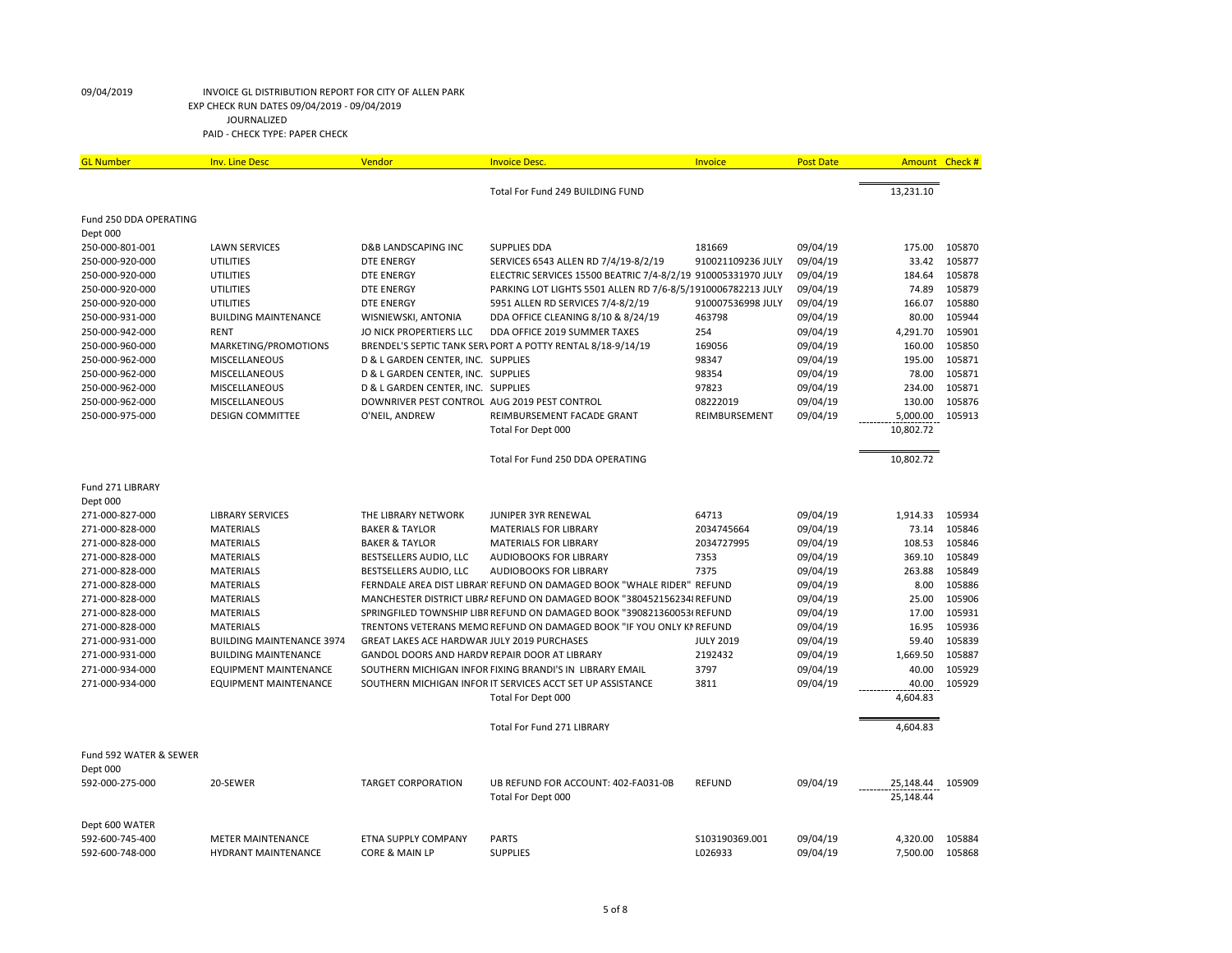| <b>GL Number</b>   | <b>Inv. Line Desc</b>                              | Vendor                                               | <b>Invoice Desc.</b>                                                                      | <b>Invoice</b>   | <b>Post Date</b> | Amount Check # |        |
|--------------------|----------------------------------------------------|------------------------------------------------------|-------------------------------------------------------------------------------------------|------------------|------------------|----------------|--------|
| 592-600-873-000    | MAIN MAINTENANCE 3936                              | GREAT LAKES ACE HARDWAR JULY 2019 PURCHASES          |                                                                                           | <b>JULY 2019</b> | 09/04/19         | 62.79          | 105839 |
| 592-600-873-000    | <b>MAIN MAINTENANCE</b>                            | <b>SLC METER INC</b>                                 | <b>PARTS</b>                                                                              | 254729           | 09/04/19         | 5,691.58       | 105927 |
| 592-600-926-050    | <b>PURCHASED WATER</b>                             |                                                      | GREAT LAKES WATER AUTHO JULY 2019 WHOLESALE WATER USAGE                                   | JULYWHOLESALE    | 09/04/19         | 224,851.05     | 105873 |
| 592-600-939-000    | <b>VEHICLE MAINTENANCE</b>                         | JACK DOHENY COMPANIES                                | INSIDE ISOLATORS NEED REPLACING                                                           | W02470           | 09/04/19         | 802.00         | 105875 |
| 592-600-939-000    | <b>VEHICLE MAINTENANCE</b>                         | J'S CARWASH                                          | JUNE & JULY 2019 SERVICES WATER DEPT                                                      | 2199             | 09/04/19         | 30.00          | 105899 |
| 592-600-985-000    | <b>CAPITAL OUTLAY</b>                              | JACK DOHENY COMPANIES                                | INSTALL MOUNTED BREAKER FLAT PARTS                                                        | A24258           | 09/04/19         | 11,731.00      | 105875 |
| 592-600-985-000    | <b>CAPITAL OUTLAY</b>                              |                                                      | GV CEMENT CONTRACTING C AP-107 WATER MAIN REPLACEMENT SECT 1 & AP-107                     |                  | 09/04/19         | 63,002.72      | 105893 |
|                    |                                                    |                                                      | Total For Dept 600 WATER                                                                  |                  |                  | 317,991.14     |        |
| Dept 601 601 SEWER |                                                    |                                                      |                                                                                           |                  |                  |                |        |
| 592-601-712-000    | CLOTHING, CLEANING & TECH SKILI CINTAS CORP. #0721 |                                                      | JULY 2019 UNIFORM SERVICES WATER DEPT                                                     | 4025124381       | 09/04/19         | 71.94          | 105860 |
| 592-601-712-000    | CLOTHING, CLEANING & TECH SKILI CINTAS CORP. #0721 |                                                      | JULY 2019 UNIFORM SERVICES WATER DEPT                                                     | 4026552151       | 09/04/19         | 71.94          | 105860 |
| 592-601-712-000    | CLOTHING, CLEANING & TECH SKILI CINTAS CORP. #0721 |                                                      | JULY 2019 UNIFORM SERVICES WATER DEPT                                                     | 4027023185       | 09/04/19         | 71.94          | 105860 |
| 592-601-712-000    | CLOTHING, CLEANING & TECH SKILI CINTAS CORP. #0721 |                                                      | JULY 2019 UNIFORM SERVICES WATER DEPT                                                     | 4026078476       | 09/04/19         | 71.94          | 105860 |
| 592-601-712-000    | CLOTHING, CLEANING & TECH SKILI CINTAS CORP. #0721 |                                                      | JULY 2019 UNIFORM SERVICES WATER DEPT                                                     | 4025555488       | 09/04/19         | 71.94          | 105860 |
| 592-601-745-300    | STORM/CB MAINTENANCE                               | DIX BLOCK & SUPPLY CO.                               | <b>SUPPLIES</b>                                                                           | 131246           | 09/04/19         | 182.40         | 105874 |
| 592-601-745-300    | STORM/CB MAINTENANCE                               | DIX BLOCK & SUPPLY CO.                               | <b>SUPPLIES</b>                                                                           | 131243           | 09/04/19         | (124.56)       | 105874 |
| 592-601-757-000    | <b>OPERATING SUPPLIES</b>                          | <b>SMART BILL</b>                                    | SEPT 2019 WATER BILLS & SUPPLIES                                                          | 38474-S          | 09/04/19         | 1,930.03       | 105928 |
| 592-601-802-100    | BS&A - COMPUTER SOFTWARE - U BS&A SOFTWARE         |                                                      | ANNUAL SERVICE SUPPORT CONTRACTS                                                          | 124359           | 09/04/19         | 5,503.00       | 105852 |
| 592-601-907-300    | <b>EXCESS FLOW- WAYNE COUNTY</b>                   | <b>DUWA</b>                                          | AUG 2019 EXCESS FLOW CREDIT ON ACCOUNT 0000300407                                         |                  | 09/04/19         | 0.00           | 105882 |
| 592-601-908-000    | <b>IWC CHARGES- DETROIT</b>                        | <b>GREAT LAKES WATER AUTHO JULY 2019 IWC CHARGES</b> |                                                                                           | <b>JULYIWC</b>   | 09/04/19         | 1,532.83       | 105872 |
| 592-601-921-000    | <b>OFFICE SUPPLIES</b>                             | LOWE'S                                               | JULY 2019 PURCHASES                                                                       | <b>JULY 2019</b> | 09/04/19         | 22.74          | 105905 |
| 592-601-923-000    | PROFESSIONAL SERVICES                              |                                                      | SOUTHERN MICHIGAN INFOR DPW IT SERVICES EMAIL AND MAPPED NETWO 3809                       |                  | 09/04/19         | 40.00          | 105929 |
| 592-601-927-060    | SEWAGE DISPOSAL- WAYNE COUN DUWA                   |                                                      | JULY 2019 SEWAGE CHARGES CREDIT ON ACCT JULYSEWAGE                                        |                  | 09/04/19         | 0.00           | 105882 |
| 592-601-930-000    | <b>SEWER MAINTENANCE</b>                           | LOWE'S                                               | JULY 2019 PURCHASES                                                                       | <b>JULY 2019</b> | 09/04/19         | 110.16         | 105905 |
| 592-601-930-000    | <b>SEWER MAINTENANCE</b>                           | S & W PLUMBING                                       | <b>SUPPLIES</b>                                                                           | 15501            | 09/04/19         | 10.00          | 105922 |
| 592-601-939-100    | <b>VEHICLE MAINTENANCE</b>                         | SAFETY-KLEEN                                         | <b>SUPPLIES</b>                                                                           | 80581918         | 09/04/19         | 69.90          | 105923 |
| 592-601-940-500    |                                                    |                                                      | FAIRLANE/INDEPNCE MKT STATIOI SECURITY CENTRAL PROTECTI BURG FIRE SERVICES 9/1/19-9/30/19 | 5260106          | 09/04/19         | 39.95          | 105925 |
| 592-601-951-000    | <b>ENGINEERING CONSULTANTS</b>                     | C.E. RAINES COMPANY                                  | JOB AP-01 GENERAL PROJECTS                                                                | 16288            | 09/04/19         | 929.20         | 105857 |
|                    |                                                    |                                                      | Total For Dept 601 601 SEWER                                                              |                  |                  | 10,605.35      |        |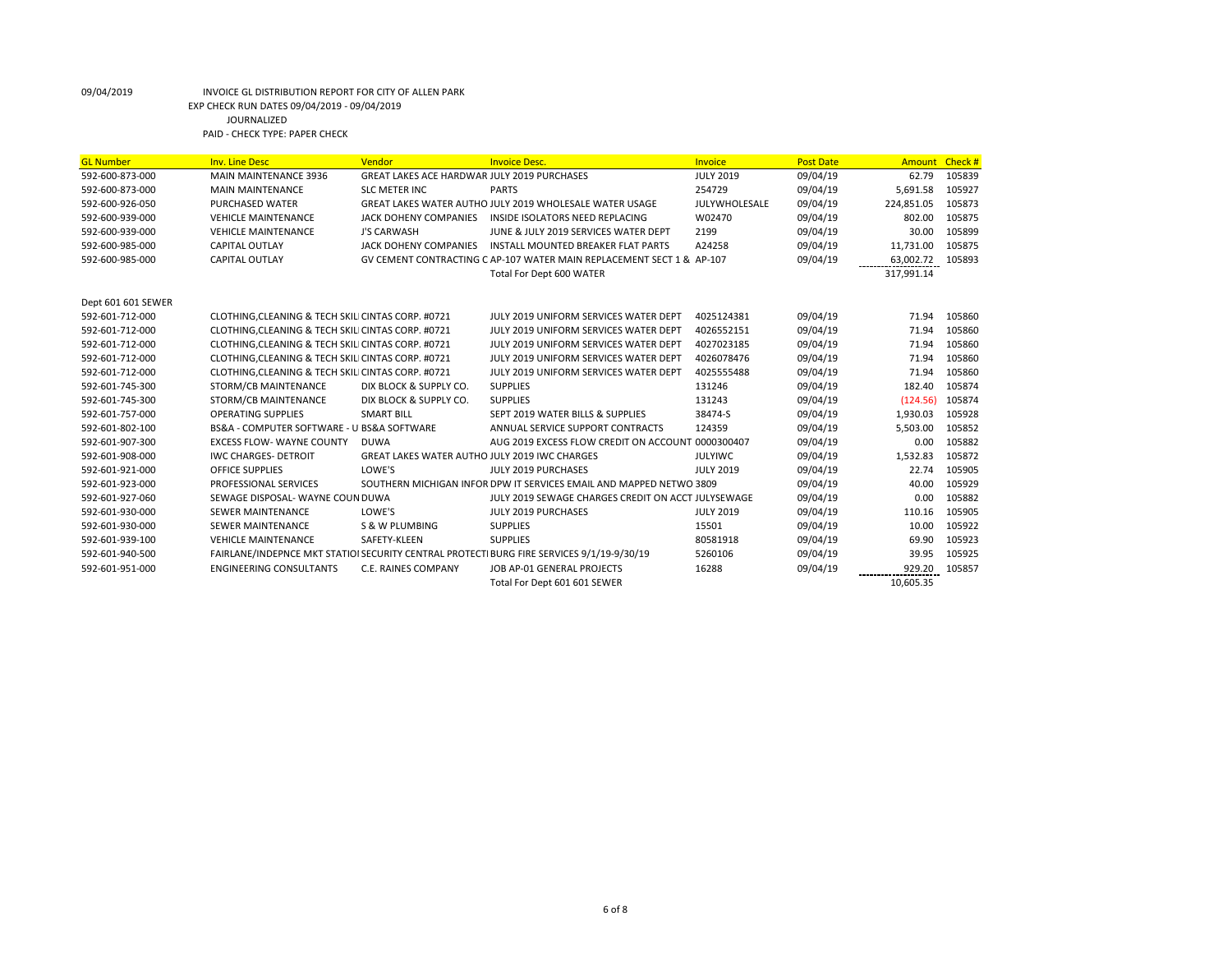| <b>GL Number</b>             | <b>Inv. Line Desc</b>       | Vendor                         | <b>Invoice Desc.</b>                                                               | Invoice          | <b>Post Date</b> | Amount Check # |        |
|------------------------------|-----------------------------|--------------------------------|------------------------------------------------------------------------------------|------------------|------------------|----------------|--------|
| Dept 603 603 BASIN           |                             |                                |                                                                                    |                  |                  |                |        |
| 592-603-757-000              | <b>OPERATING SUPPLIES</b>   | DUBOIS-COOPER ASSOCIATES PARTS |                                                                                    | 88192            | 09/04/19         | 504.00         | 105881 |
| 592-603-757-000              | <b>OPERATING SUPPLIES</b>   | <b>GRAINGER</b>                | <b>PARTS</b>                                                                       | 9270578058       | 09/04/19         | 19.94          | 105891 |
| 592-603-853-000              | <b>TELEPHONE BASIN</b>      | <b>VERIZON WIRELESS</b>        | BASIN SERVICES 7/24-8/23/19                                                        | 9836697563       | 09/04/19         | 50.04          | 105940 |
| 592-603-931-000              | <b>BUILDING MAINTENANCE</b> | A & B LOCKSMITH                | <b>SUPPLIES FOR BASIN</b>                                                          | 87018            | 09/04/19         | 11.38          | 105838 |
| 592-603-939-000              | <b>VEHICLE MAINTENANCE</b>  | <b>BARGAIN TIRE CO</b>         | MOUNT AND BALANCE TIRES ON CITY VEHICLE: 1180                                      |                  | 09/04/19         | 752.00         | 105847 |
| 592-603-939-000              | <b>VEHICLE MAINTENANCE</b>  |                                | BELLE TIRE DISTRIBUTORS IN ALIGNMENT ON 2017 FORD F250                             | 33777061         | 09/04/19         | 55.00          | 105848 |
| 592-603-939-000              | <b>VEHICLE MAINTENANCE</b>  | CLASSIC AUTO WASH INC.         | <b>CAR SERVICES</b>                                                                | 1873             | 09/04/19         | 3.90           | 105864 |
| 592-603-939-000              | <b>VEHICLE MAINTENANCE</b>  | UNITED LABORATORIES            | LAB TREATMENT SUPPLIES                                                             | INV264855        | 09/04/19         | 1,607.23       | 105937 |
|                              |                             |                                | Total For Dept 603 603 BASIN                                                       |                  |                  | 3,003.49       |        |
| Dept 604 ADMINISTRATION/DEBT |                             |                                |                                                                                    |                  |                  |                |        |
| 592-604-820-000              | ENGINEERING                 | C.E. RAINES COMPANY            | AP-98 ENG & SURVEY SERVICES PROPOSED DP\ 16291                                     |                  | 09/04/19         | 4,000.00       | 105857 |
| 592-604-820-000              | ENGINEERING                 | C.E. RAINES COMPANY            | JOB AP-108 WATER MAIN REPLACEMENT MCL/ 16294                                       |                  | 09/04/19         | 8,807.00       | 105857 |
| 592-604-820-000              | ENGINEERING                 | C.E. RAINES COMPANY            | JOB AP-67 SURVEY WATER ASSES MANAGEMEI 16290                                       |                  | 09/04/19         | 6,259.55       | 105857 |
| 592-604-820-000              | ENGINEERING                 | C.E. RAINES COMPANY            | JOB AP-108 WATER MAIN REPLACEMENT MCL/ 16295                                       |                  | 09/04/19         | 13,172.38      | 105857 |
| 592-604-820-000              | ENGINEERING                 | C.E. RAINES COMPANY            | JOB AP-112 ENG & SURVEY VALVE PROJECT 20: 16297                                    |                  | 09/04/19         | 1,883.00       | 105857 |
| 592-604-820-000              | ENGINEERING                 | C.E. RAINES COMPANY            | PARK AVE PAVEMENT REPLACEMENT WATER N 16296                                        |                  | 09/04/19         | 1,618.00       | 105857 |
| 592-604-987-200              | <b>CITY GO EXPENSE</b>      | <b>DUWA</b>                    | SRF BOND PAYMENT ALLOCATION FOR 2019                                               | 0000300420       | 09/04/19         | 121,346.30     | 105882 |
|                              |                             |                                | Total For Dept 604 ADMINISTRATION/DEBT                                             |                  |                  | 157,086.23     |        |
|                              |                             |                                | Total For Fund 592 WATER & SEWER                                                   |                  |                  | 513,834.65     |        |
| Fund 701 TRUST AND AGENCY    |                             |                                |                                                                                    |                  |                  |                |        |
| Dept 000                     |                             |                                |                                                                                    |                  |                  |                |        |
| 701-000-242-000              | CITY FESTIVITIES ESCROW     | ALLEN PARK, CITY OF.           | SECURITY SERVICES 8/2 & 8/3/19 2019 ST FAIR 2019 STREET FAIR                       |                  | 09/04/19         | 5,032.13       | 105844 |
| 701-000-242-000              | CITY FESTIVITIES ESCROW     | LOWE'S                         | JULY 2019 PURCHASES                                                                | <b>JULY 2019</b> | 09/04/19         | 251.69         | 105905 |
| 701-000-242-000              | CITY FESTIVITIES ESCROW     | POLAR ICE CO                   | ICE FOR 2019 ST FAIR                                                               | 76270            | 09/04/19         | 852.00         | 105916 |
| 701-000-246-500              | <b>ENGINEERING ESCROW</b>   | <b>BUCCILLI GROUP, LLC</b>     | INSPECTION SERV S WOOD 8/5-8/9/19                                                  | 3562             | 09/04/19         | 972.00         | 105853 |
| 701-000-246-500              | <b>ENGINEERING ESCROW</b>   | <b>BUCCILLI GROUP, LLC</b>     | INSPECTION SERV S WOOD 7/19-8/3/19                                                 | 3547             | 09/04/19         | 1,026.00       | 105853 |
| 701-000-246-500              | <b>ENGINEERING ESCROW</b>   | <b>BUCCILLI GROUP, LLC</b>     | INSPECTION SERV D KERWIN 7/29-8/3/19                                               | 3548             | 09/04/19         | 810.00         | 105853 |
| 701-000-246-500              | <b>ENGINEERING ESCROW</b>   | <b>BUCCILLI GROUP, LLC</b>     | INSPECTION SERVICES M HOHNSON 8/9/19                                               | 3563             | 09/04/19         | 162.00         | 105853 |
| 701-000-246-500              | <b>ENGINEERING ESCROW</b>   | <b>BUCCILLI GROUP, LLC</b>     | INSPECTION SERVICES 8/12-8/16 S WOOD                                               | 3576             | 09/04/19         | 648.00         | 105853 |
| 701-000-246-500              | <b>ENGINEERING ESCROW</b>   | <b>BUCCILLI GROUP, LLC</b>     | INSPECTION SERVICES 8/19-8/23/19 S WOOD                                            | 3589             | 09/04/19         | 810.00         | 105853 |
| 701-000-246-500              | <b>ENGINEERING ESCROW</b>   | <b>BUCCILLI GROUP, LLC</b>     | INSPECTION SERVICES 8/20/19 333 REPUBLIC                                           | 3590             | 09/04/19         | 162.00         | 105853 |
| 701-000-246-500              | <b>ENGINEERING ESCROW</b>   | C.E. RAINES COMPANY            | JOB AP-122 SURVEY COMCAST 15240 SOUTHFI 16324                                      |                  | 09/04/19         | 594.00         | 105857 |
| 701-000-246-500              | <b>ENGINEERING ESCROW</b>   | C.E. RAINES COMPANY            | JOB AP-01 GENERAL PROJECTS                                                         | 16288            | 09/04/19         | 874.00         | 105857 |
| 701-000-246-500              |                             |                                | ENG ESCROW 4000 -3041(CE RAIN LEAFGUARD OF MIDWEST LL( REFUND ON ENG ESCROW AP-113 | <b>REFUND</b>    | 09/04/19         | 959.00         | 105903 |
|                              |                             |                                | Total For Dept 000                                                                 |                  |                  | 13,152.82      |        |
|                              |                             |                                |                                                                                    |                  |                  |                |        |
|                              |                             |                                | Total For Fund 701 TRUST AND AGENCY                                                |                  |                  | 13,152.82      |        |
|                              |                             | Fund Totals:                   |                                                                                    |                  |                  |                |        |
|                              |                             |                                | Fund 101 GENERAL FUND                                                              |                  |                  | 69,822.21      |        |
|                              |                             |                                | Fund 202 MAJOR STREET FUND                                                         |                  |                  | 4,159.48       |        |
|                              |                             |                                | Fund 203 LOCAL STREET FUND                                                         |                  |                  | 152,743.55     |        |
|                              |                             |                                | Fund 226 RUBBISH FUND                                                              |                  |                  | 484.08         |        |
|                              |                             |                                | Fund 249 BUILDING FUND                                                             |                  |                  | 13,231.10      |        |